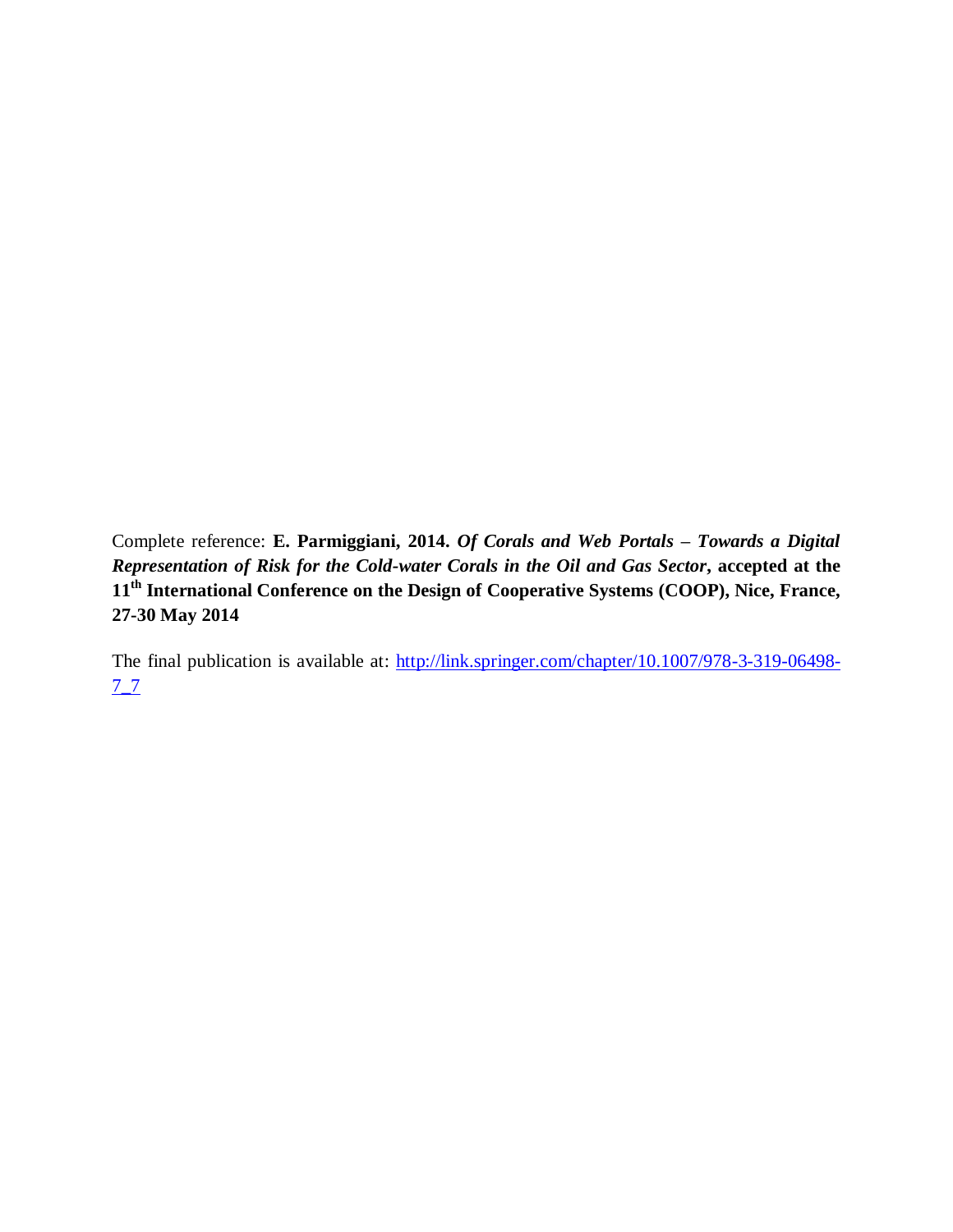# **Of Corals and Web Portals**

## Towards a Digital Representation of Risk for the Cold-water Corals in the Oil and Gas Sector

### **Elena Parmiggiani**

**Abstract**. Integrated Operations in the oil and gas industry depend on highly cooperative yet computer-mediated and distributed workflows across complex information infrastructures. In particular, offshore operations rely heavily on digital technologies to gain remote access to subsea oil or natural gas fields, and are at the same time subject to strict requirements by authorities to prevent pollution in the marine environment. Operators are consequently dependent on models and representations to assess and predict environmental risk. However, the heterogeneous disciplines operating a field cannot count on a shared perspective on environmental risk as their activities span across organizational and political boundaries. We present a case study from a Norwegian oil and gas company that is developing a set of tools and methodologies for providing heterogeneous users with awareness of the risk for the cold-water coral reefs off the coasts of Norway. In particular, we focus on the articulation work carried on to let representations and models compensate for the inevitable lack of shared awareness of environmental risk while at the same time fit the existing sociotechnical infrastructure. We discuss actors' strategies to foreground the infrastructure by: (1) *bootstrapping* the environmental data; (2) *mediating* with the existing corporate infrastructure; and (3) *enacting* the subsea context for operators.

**Keywords**: Environmental risk; Awareness; Articulation work; Information infrastructure; Integrated Operations

## **1 Introduction**

The Norwegian continental shelf (NCS) is the Norwegian territory encompassing portions of the North Sea, the Norwegian Sea, the Barents Sea, and the Arctic Sea. Since oil was found in the late 1960s, as a result of technological innovation, the oil and natural gas industry has populated the NCS with a complex network of wells, subsea installations, pipelines, transportation vessels, fiber-optic cables for data transfer, and remotely operated vehicles. The NCS is also home for the

Department of Computer and Information Science, NTNU

Sem Sælands vei 7-9 Trondheim, Norway

e-mail: parmiggi@idi.ntnu.no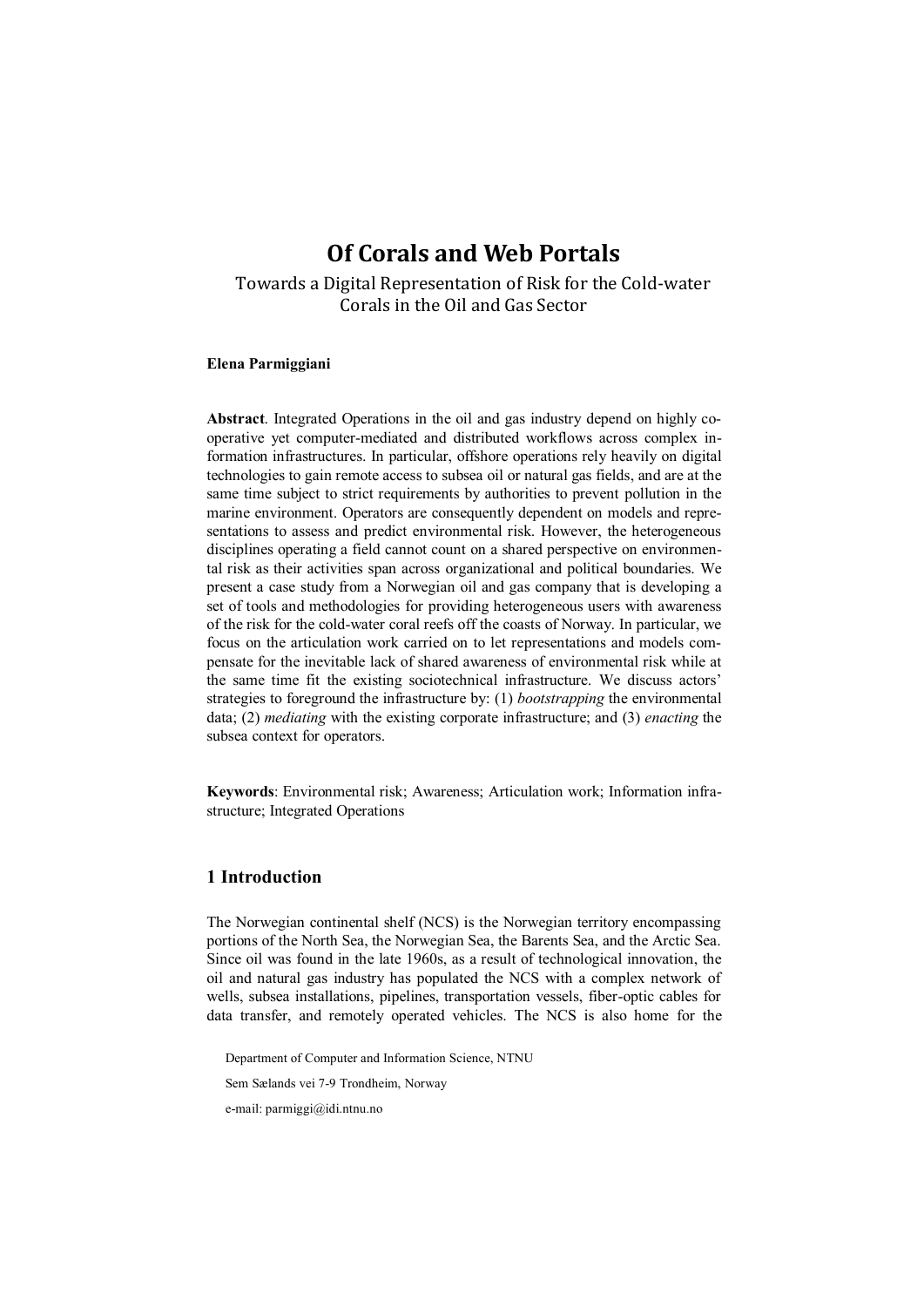world's largest population of a species of cold-water coral called *Lophelia pertusa*. Even though the intense activity of the fishery industry reportedly accounts for the damage of 30-50% of Lophelia reefs (Fosså et al., 2002), since the 1980s concern has been raised in connection with the distribution and the sociopolitical impact of offshore oil and gas operations. Despite the proliferation of laws and regulations to assess and prevent subsea environmental risk, no comprehensive regulatory framework is available today. As a consequence, companies are compelled to develop not only the technical devices but also the methodologies to establish and maintain an *awareness* of present and future risk and meet the legal requirements.

The Norwegian oil and gas industry association has labeled as *Integrated Operations* a new reality characterized by collaboration across organizational boundaries, the integration of people and technical tools, and the centralization of data repositories (Norsk olje og gass, 2005). In particular, offshore operations are a highly cooperative effort that relies entirely on the collection of data from remote subsea locations by one company and its vendors and contractors thanks to hybrid networks of sensors and devices. All together they constitute large-scale sociotechnical systems – or *information infrastructures* – involving digital and nondigital artifacts and social practices that encompass heterogeneous professions. For example, drilling a new well requires, among others, drilling engineers in charge of monitoring the process, data engineers assessing the quality of the incoming data, geologists with knowledge of the reservoir, and the new emergent figure of the environmental coordinator monitoring the impact of operations on the subsea biological resources. The lack of shared awareness has deep reasons, mainly rooted in (1) the tendency towards a traditional organization structure; (2) the focus on educating domain specialists; (3) the specialized and silo-like nature of IT systems (Hepsø, 2009). Cooperation therefore rests on a continuous balance that cannot provide for a shared awareness about the risk of the cold-water corals: each discipline looks at different kinds of object – the geologists at the reservoir, the drillers at the well and pipes, and so forth – and has different time constraints – drilling is a strictly real-time decision-making task, while the pollution on coldwater corals often becomes evident over the long term. However, the objects everyone is looking at have a common feature: they are not directly accessible by humans. The quest for risk awareness is therefore entirely dependent on digital artifacts like models, maps, and diagrams. In a word: representations. Reaching some level of awareness of subsea environmental risk in Integrated Operations must therefore on the one hand rely on technology-filtered information and, on the other hand, scaffold cooperation by providing a perspective that is meaningful for users that belong to heterogeneous professions.

CSCW has often focused on articulation work (Schmidt and Bannon, 1992), intended as a collaborative set of interdependent yet distributed work activities that often exhibit sophisticated coordinative practices, even though strikingly few studies are set in the oil and gas industry, see e.g. (Heyer, 2009; Rolland et al., 2006). Moreover, the analysis of articulation practices has often been centered on the artifact (Monteiro et al., 2013). We instead adopt an *infrastructural inversion* (Bowk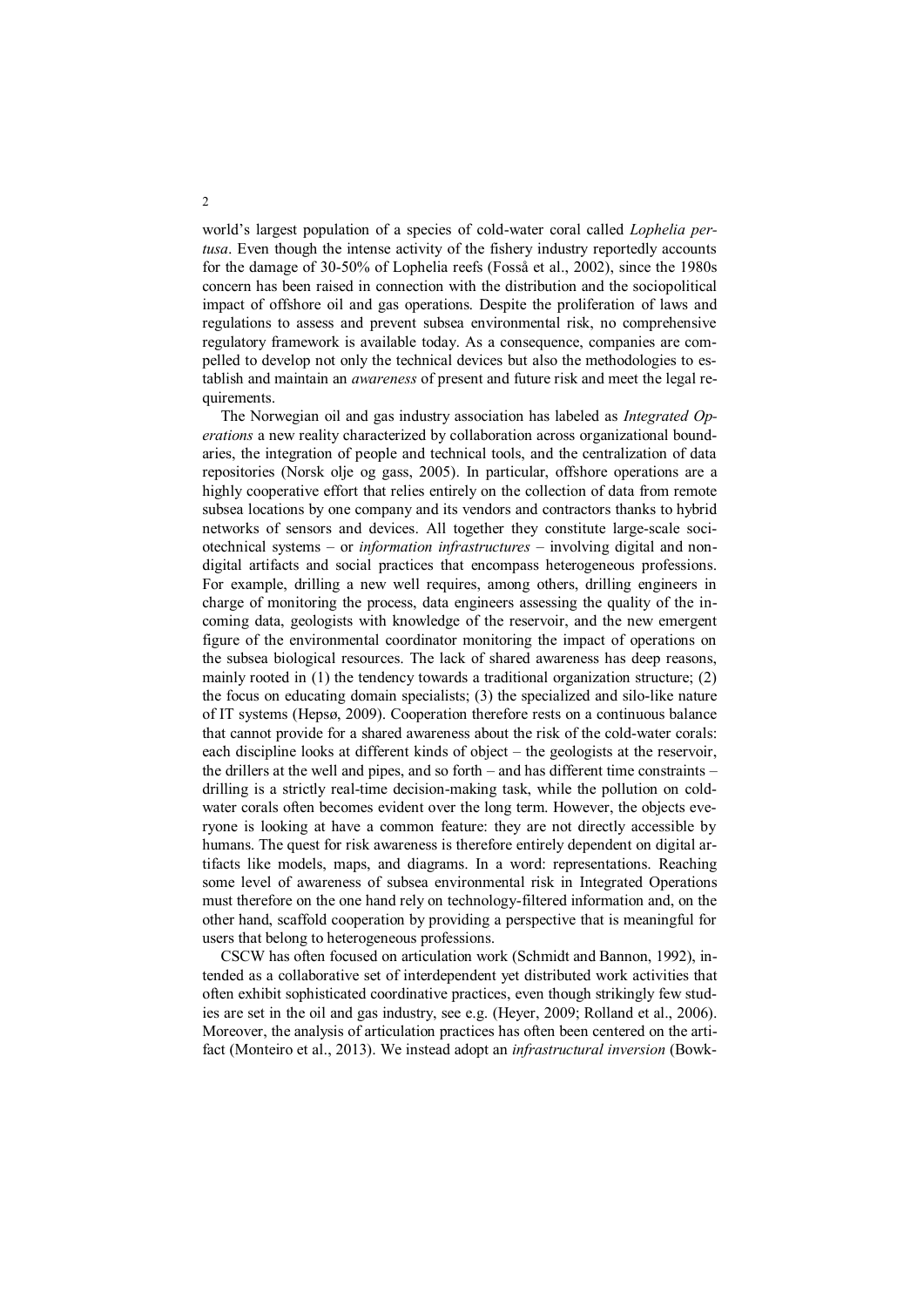er, 1994) to disclose a specific type of articulation work made of the coordinated practices that scaffold and adapt the information infrastructure as a whole.

In this paper, we want to investigate how tools and methodologies for coldwater coral risk prediction are developed to build and sustain risk awareness. We pose the following research question: *How is environmental risk awareness supported in the oil and gas information infrastructure?* In particular, we look at the articulation strategies to construct representations of risk for the inaccessible subsea reality in a research and development project (EnviroTime) in an international oil and gas company (NorthOil) in collaboration with industrial partners. Enviro-Time is a highly cooperative project involving researchers with background in marine biology, environmental chemistry, anthropology, and computer science. We identify three articulation strategies used by NorthOil to compensate for the lack of shared environmental awareness: *bootstrapping* (to understand which environmental data should be available); *mediating* (to tie the new data to the existing infrastructure); and *enacting* (to let the subsea reality "live" for the diverse target users).

Thanks to a rich and multi-faceted case study, we contribute to CSCW by explicitly elaborating the notion of articulation work as a design strategy emerging in practice with reference to the large-scale settings of an information infrastructure. In so doing, we discuss the connection between articulation work and risk awareness through practices grounded on digital representations.

The remaining of this paper is organized as follows. In section 2 we provide an overview of the theoretical framework guiding our analysis. In section 3 we describe the empirical background and in section 4 we outline the methodology adopted in our research. In section 5 we present our findings that are further discusses in light of our theoretical lens in section 6. Finally, in section 7 we summarize our contribution and point at some future directions.

## **2 Theoretical background**

Awareness has been recognized to be a problematic concept in CSCW (Cabitza and Simone, 2013; Gross, 2013; Heath et al., 2002; Schmidt, 2002). Schmidt (2002) provocatively remarks that the very first question we should ask is: "*awareness of what?*" (p.288). Here we discuss awareness in the sense of the coordinative articulation practices (Gross, 2013) developed by actors to become aware of the environmental risk associated with their and others' activities in an offshore operational field. We take this as a point of departure by trying to understand how actors ask themselves the same question and what happens "behind the scenes" to leverage the relationship between computer-based representations and the reality they have to fit. The highly distributed yet interactive nature of oil and gas operations nevertheless requires us to look for explanatory concepts capable of taking aspects of distribution and technological mediation into account. The con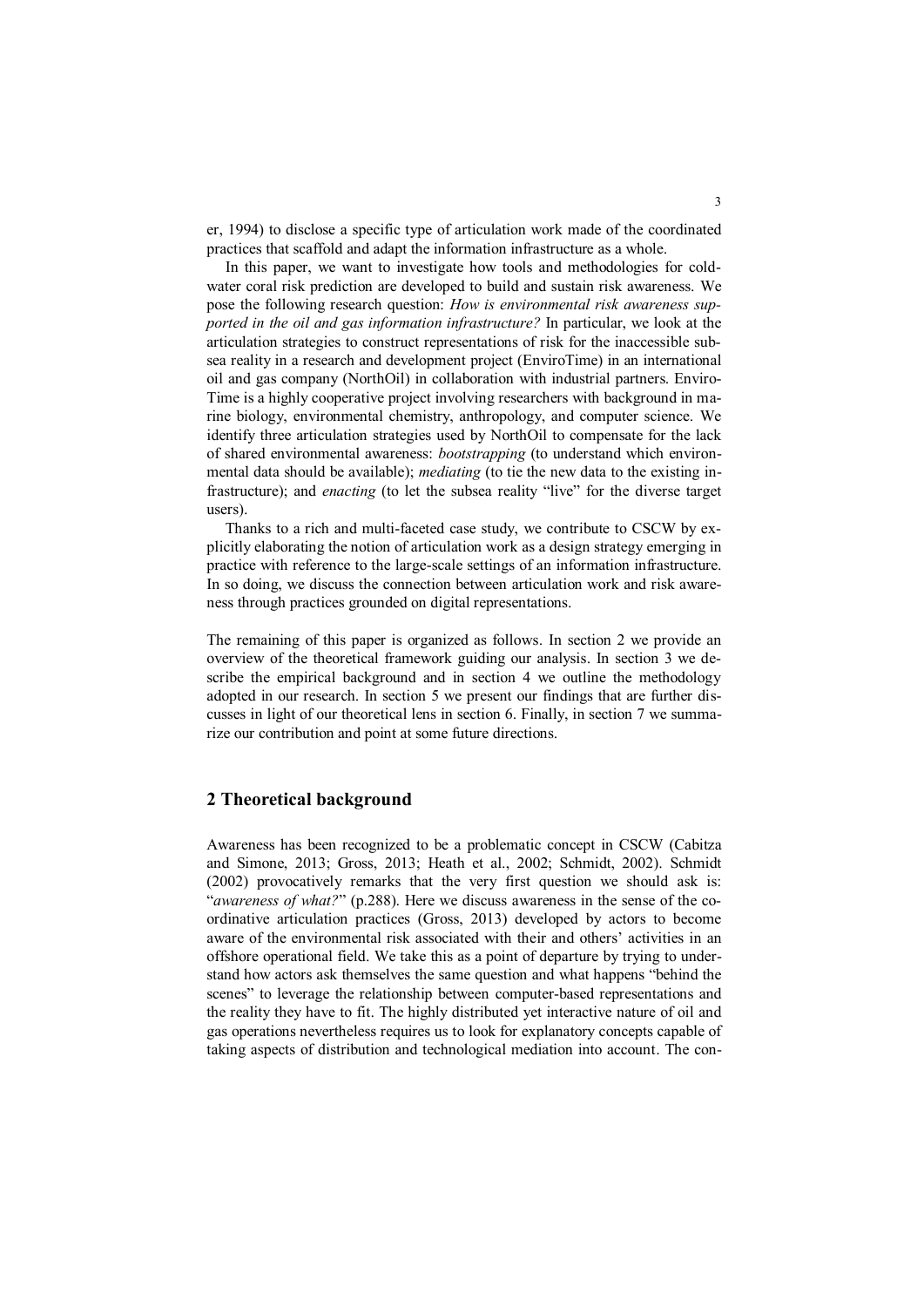cept of information infrastructure is useful to delve into the large-scale and longterm nature of collaborative environments not only in the oil and gas business. Literature has also focused on how infrastructures support the temporal and spatial scale of environmental data curation and sharing, see e.g. (Karasti et al., 2006). The relevance of taking an information infrastructure perspective within CSCW is by now established (Monteiro et al., 2013; Ribes and Lee, 2010). Inspired by research in the Information Systems (IS) and Science and Technology Studies, Ribes and Lee (2010) point out that CSCW is well positioned to study infrastructures, but there is a need for a more detailed and systematic attention to this specific kind of computer-mediated collaborative work. The authors also argue how the themes unfolding from this perspective all account for the broader issue of technological delegation, as infrastructures cause a redistribution of labor between humans and technologies.

Both CSCW and IS have provided a vocabulary to analyze cooperative work in distributed settings, for instance with the notion of articulation work (Schmidt and Bannon, 1992), as the invisible and often unrewarded work that is not formalized yet vital to keep an information infrastructure alive. Schmidt and Bannon (1992) argue that CSCW should in particular treat articulation work as a design strategy, i.e. as an important input to requirement specifications for cooperative technologies. In general CSCW has studied articulation work as limited to particular settings and timeframes of technology design and implementation (Monteiro et al., 2013). Our case represents in fact an effort to address the information infrastructure that unfolds "behind the scenes" of a situated reality. As a working definition, Monteiro et al. (ibid.) characterize information infrastructures as interconnected workplace information technologies that are open to number and types of users, embrace dynamically evolving portfolios of systems, and are constrained by an installed base of existing systems and practices. Infrastructures are also shaped and used across many different locales and endure over long periods (years or decades). Methodologically we adopt an *infrastructural inversion* (Bowker, 1994) to shift the attention from the articulation work around one end artifact to the broader type of work required to let the infrastructure sustain the local implementations of technological artifacts. What we investigate in this paper is exactly the articulation, background work done as part of the EnviroTime project as a design strategy, aimed at both supporting and extending NorthOil's infrastructure. Articulation can for instance happen in practice by means of coordination mechanisms (CM), as described by Cabitza and Simone (2013). Among awareness-promotion CM, ordering systems (classification schemes, metadata structures) are used to articulate not actions directly, but rather the maintenance of specific structures that support the interconnection of actions (ibid.). Bringing to the fore this type of work is indeed core to analyze the political and social background an information infrastructure rests upon (Bowker et al., 2010). Common Information Spaces (CIS) have also been proposed as tools shared by cooperating actors to interpret and align their mutual work by building awareness of activities that are spatially and temporally asynchronous (Bannon and Bødker, 1997). However, the concept of CIS has been criticized in literature, especially to understand what "information" really is and

4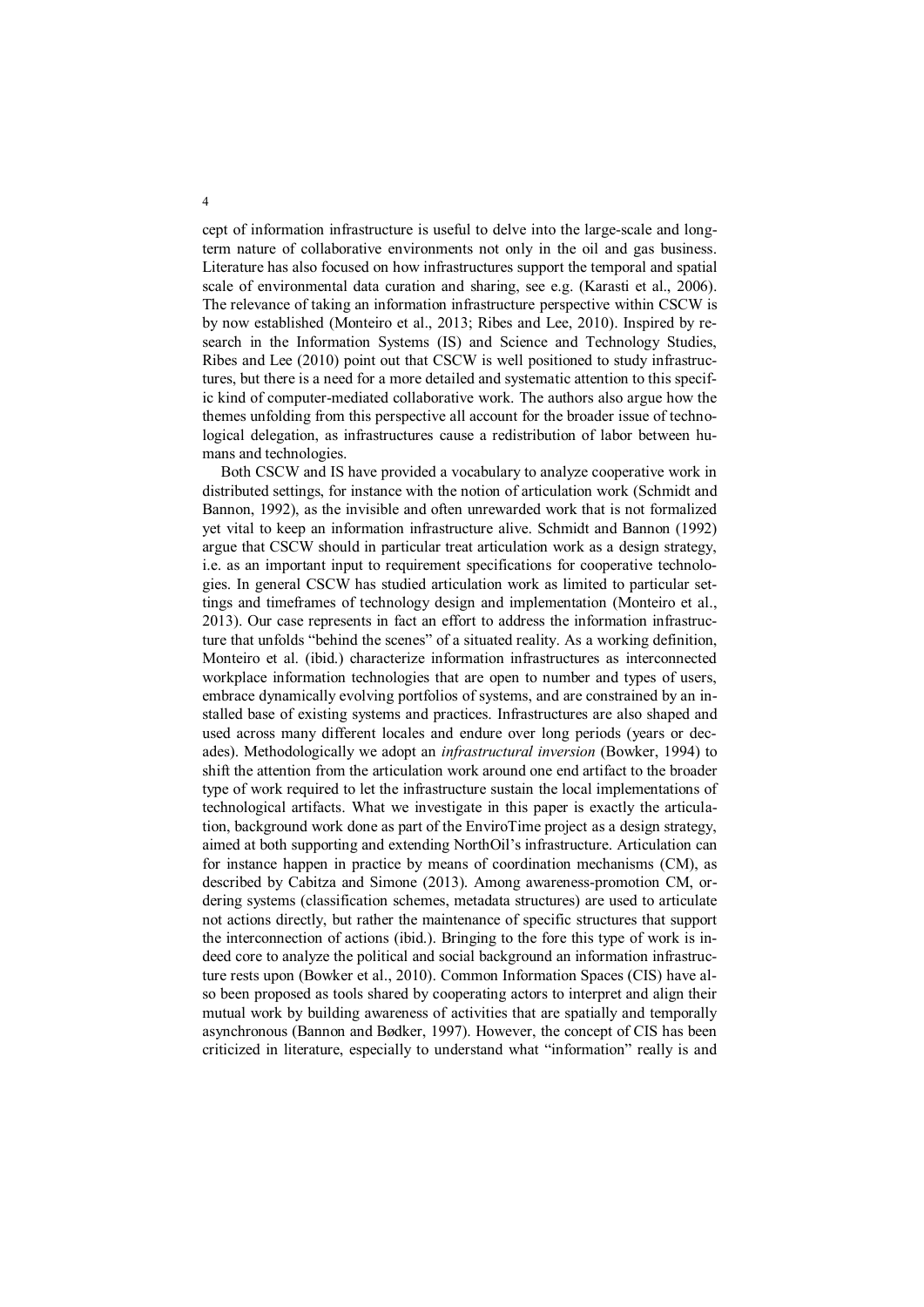what should really be "common" (Hepsø, 2009; Rolland et al., 2006). In our case study, the dilemmas the actors are facing are of the same nature: *What is environmental information in the oil and gas infrastructure? Should it be shared? How?*

## **3 Background Context and The EnviroTime project**

Today 78 oil or natural gas fields are in production on the NCS from the North Sea to the Barents Sea (source: www.npd.no). At the same time, a wide population of cold-water corals inhabits the NCS (Fosså et al., 2002). Coral reefs are in turn shelter to a fascinating range of marine fauna. While no harmful discharge was allowed in the 1980s by the Norwegian government in connection with human activities in the North Sea and the Norwegian Sea, today a much stricter constraint prevents any type of physical discharge outside northern Norway and on the Barents Sea (NME, 2010). In spite of this, as also acknowledged by our informants, authorities do not provide a detailed environmental regulatory framework (Knol, 2013). Oil and gas companies carry on with an intense offshore activity on the NCS to search for, extract, and produce subsurface resources. One of the most delicate moments is represented by the drilling of a new well. Causes of pollution are for example the spreading of so-called drill cuttings (rock material removed from a borehole while drilling), drilling mud (material and fluids used to drill a borehole), or the occasional leakage of oil or natural gas from wells or pipelines. In order to be granted a license to operate in an area, companies must set up subsea monitoring programs to assess the present and future impact of oil and gas activities on the marine environment.

In this context, NorthOil (a pseudonym) is an oil and gas company headquartered in Norway with activities in more than 30 countries, but particularly concentrated on the NCS. The technological innovation in connection with the Integrated Operations regime enabled NorthOil to move its operations further offshore. Today numerous subsea installations are operated remotely, thanks for instance to intelligent sensors and devices and fiber-optics for real-time data transfer. Offshore activities therefore rely on highly computer-mediated work, where little contact point between humans and subsea life is possible. As part of the move towards Integrated Operations and to complement the lack of detailed environmental guidelines, NorthOil started the EnviroTime research and development project in 2011 to realize a new infrastructure for online environmental monitoring in collaboration with a number of industrial partners. Among them, Quality Certification Body (QCB, a pseudonym) was enrolled for its well-established methodology for predicting the environmental risk on cold-water corals based on offline data. Its target was now to merge it with NorthOil's technology and turn it into a thorough realtime framework. In particular, EnviroTime should provide NorthOil users with a web portal divided into two parts. The first part is based on a geographical information system (GIS) with updated predictions of risk for the coral reefs and mainly targeted at assisting the environmental coordinator, an emerging figure respon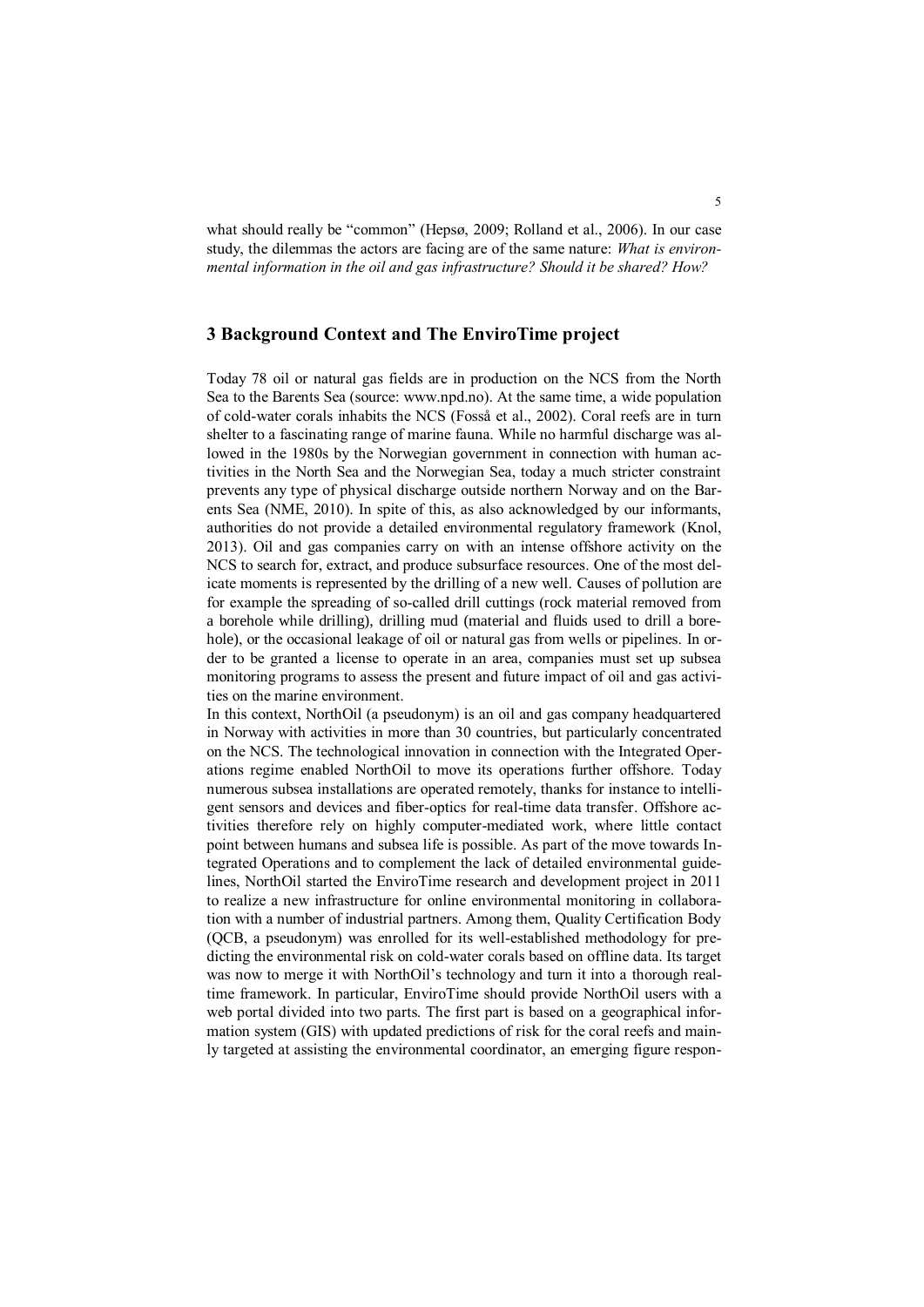sible for monitoring the impact of oil and gas activities on the natural resources. The displayed information would be the combination of data gathered from a number of sources (e.g. drilling and logging activities; reports from environmental surveyors and authorities). In turn, the environmental coordinator's decisions would impact on others' activities, e.g. if drilling has to be stopped or delayed in case of possible harm for the coral reefs. This GIS-based part of the portal thus provides an interface to a second part dedicated to the drilling engineers. Here, graphs and diagrams describe and log the tendency of key operational and environmental parameters (e.g., the drilling speed and how they relate to the particle sedimentation rate).

## **4 Research method**

Our research is grounded on the EnviroTime project as the main case study. We have conducted an extensive, ethnographically-informed fieldwork to follow actors in their daily articulation effort. The author has been granted access and a fixed desk in NorthOil research center. She has spent on average three days a week there from April 2012 until April 2014, conducting both participatory and unobtrusive observations in meetings, workshops, and teleconferences regarding EnviroTime. Several pages of field notes have been taken. In addition, she has conducted 24 semi-structured interviews (each lasting on average one hour) with participants in EnviroTime from NorthOil and QCB. The collection of internal documentation has been a further tool to acquire an overview of the company's policies and strategies.

The researcher applied a mix of an inductive and a deductive approach to data analysis. First, the data set (interview transcripts, field notes, documentation) was open coded. Keywords have then been iteratively clustered into broader categories of articulation strategies. The choice of the three final categories (*bootstrapping*; *mediating*; *enacting)* was inspired by the literature as discussed in section 6. To increase validity, the categories were refined in collaboration with other members of the research group the researcher belongs to. The analysis process has been inspired by the interpretive tradition in Information Systems (Walsham, 1995), grounded on the seven principles presented by Klein and Myers (1999). The principle of dialogical reasoning in particular accounts for how the case is presented to the reader. As data emerged, we decided to inject snapshots from the fieldwork into narratives (e.g. by quoting statements or short dialogues during meetings). The adoption of narratives for data analysis helps to reproduce an observed situation characterized by variable temporal embeddedness, eclectic data, and no clear boundaries (Langley, 1999).

Finally, we underline that NorthOil's research center did not equal our field site. Indeed, as indicated by Blomberg and Karasti (2013), the site of a research inquiry is ultimately a construction by the researcher. The hermeneutic foundations of the interpretive approach provided a lens to understand EnviroTime as a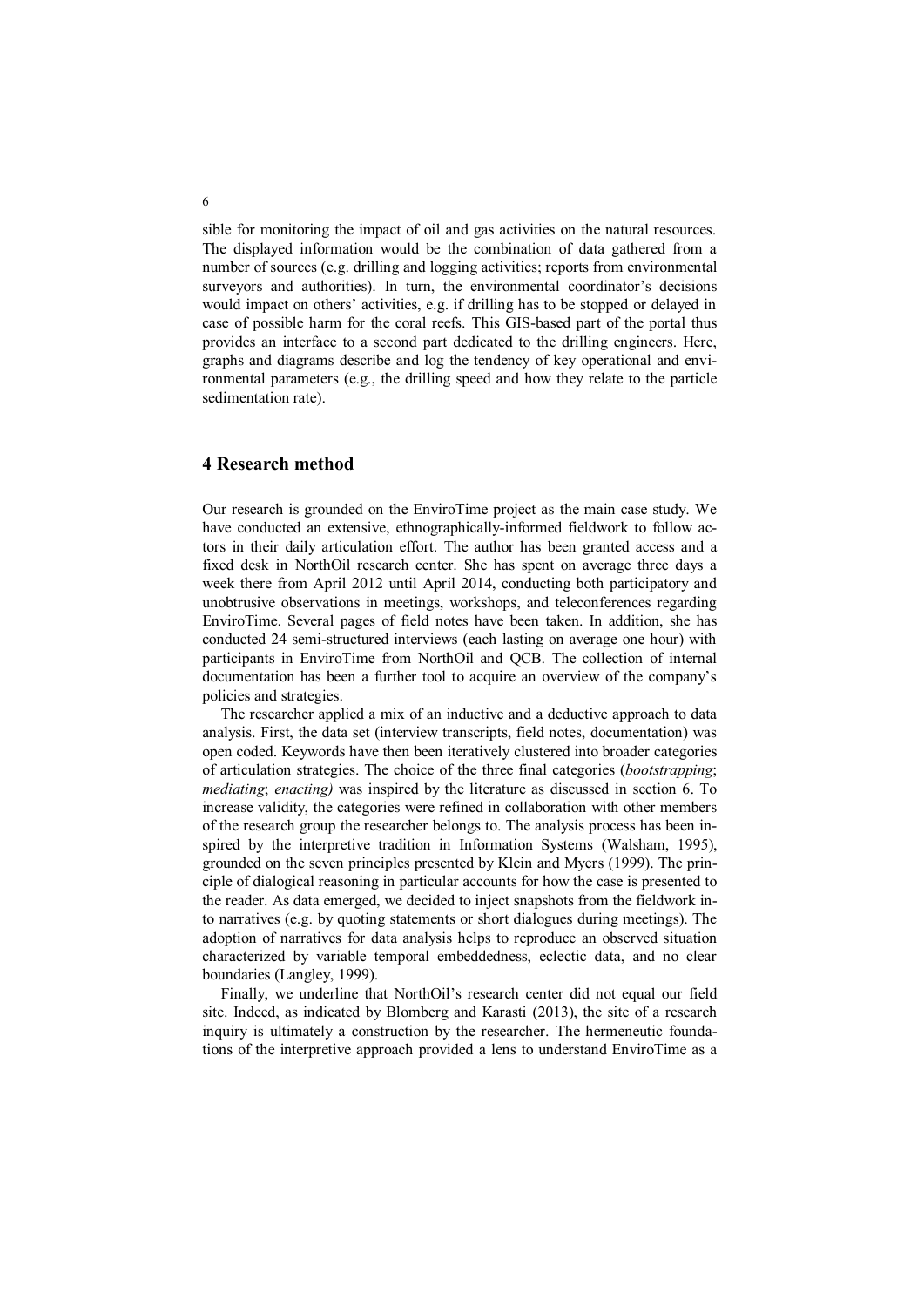process deeply entangled both with the sociotechnical context inside NorthOil, and with the sociopolitical context that NorthOil is part of. It is often physically impossible for the researcher to account for long-term phenomena spanning across vast communities. As described above, the EnviroTime project has all the features of a large-scale attempt in terms of organizations involved, end users, time span, and geographical distribution. Nonetheless, as underlined by Ribes (2014), "*anytime there is a "large" endeavor you will find actors tasked with managing the problems associated with its scale*" (emphasis in original). Accordingly, we focused our attention on those actors in the field site that must develop articulation tools and techniques to discover and manage the scale of their infrastructure as part of their daily routine work.

## **5 Articulation strategies for environmental risk awareness**

EnviroTime soon turned out to be much more than an issue of software development. In fact, two problems came to the surface related to environmental data management. First, the sensors that are traditionally used in oil and gas are not well suited to track slowly changing biological parameters. Second, marine biology is a highly fragmented discipline, so no standardized data management practices or metadata structures are available to guide oil and gas operators in a field that is not their domain of expertise. As a consequence, NorthOil decided to dedicate full-time resources to increase the knowledge about corals and other biological resources' reaction to the exposure to human activities. This element of novelty had then to be counter-balanced with the integration of new data management practices in the existing workflows. Environmental data have to be modeled and visualized in a format the end users are traditionally accustomed to. We identified three strategies that NorthOil and its project partners adopted in EnviroTime to overcome these issues. These strategies represent our formulation and thus not an explicit formalization by NorthOil. Moreover, they do not consist of three clear-cut moments in the history of the project; rather, they have been running in parallel and informed each other since the project's inception.

#### **5.1 Bootstrapping: the importance of the real-time laboratory**

Echoing Schmidt (2002), the very first problem that EnviroTime had to face was: *When we talk about environmental risk, what should we be aware of in practice?* To collect data from an unmanned subsea environment, devices equipped with sensors have to be deployed. But which ones? And how? In this sense, the subsea environment needs to be "bootstrapped": meaningful parameters have to be obtained from a situated reality to be made part of the broader discourse of oil and gas. Before the official beginning of the EnviroTime project it was not really clear which type of environmental data have to be collected, how often, in what quanti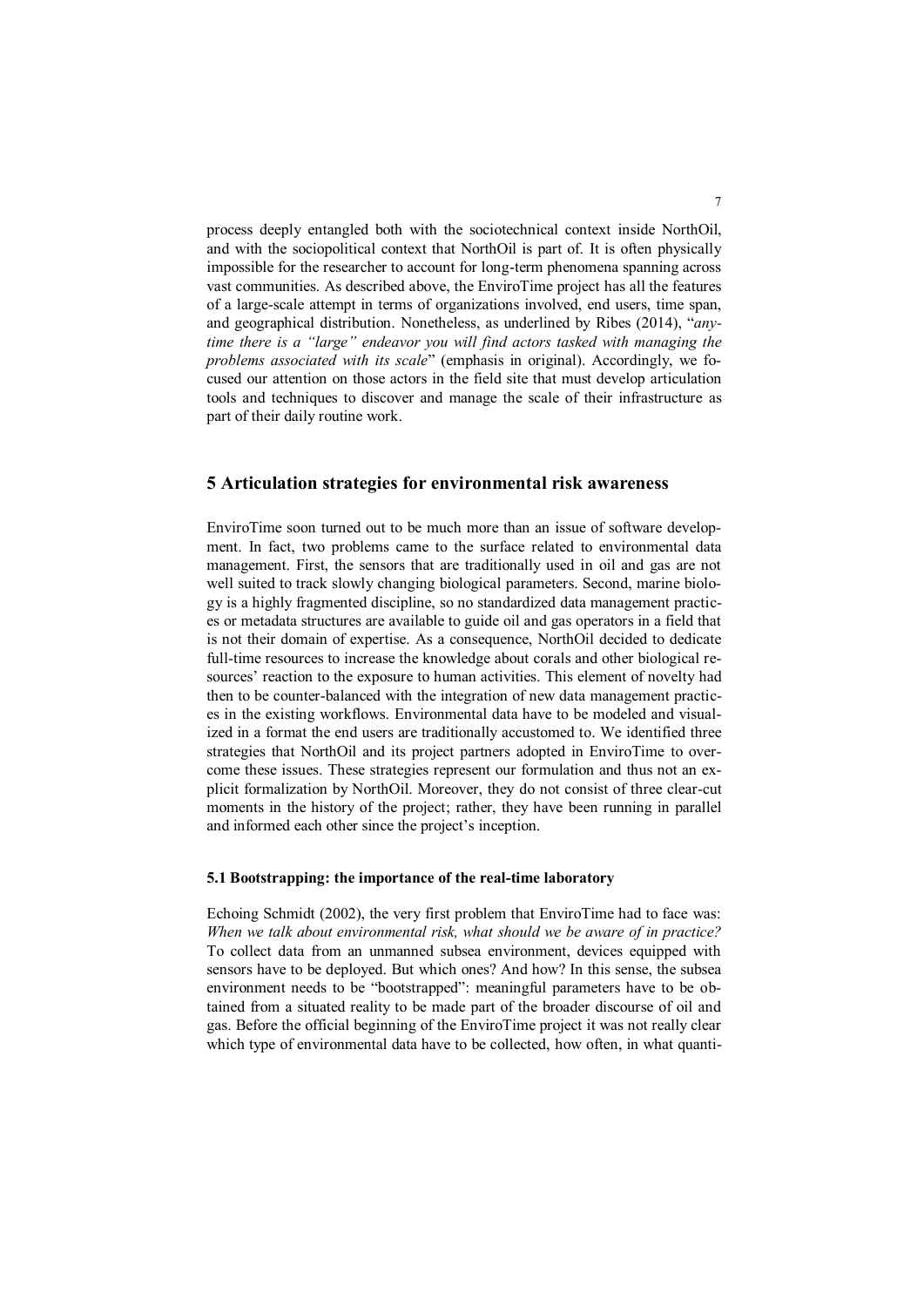ty, and from which locations. Also pressed by the need to apply for research funding, NorthOil opened two test settings, one (field A) in the Norwegian Sea, and the second (location Y) offshore north Norway where oil and gas operations are prohibited today.

**Field A: time is business.** In 2009 NorthOil elaborated a business case to demonstrate to authorities that the drill cuttings discharged during the drilling activity need not be taken onshore but could be left to sediment on the sea bed away from biological resources and the coral reefs in particular. Therefore the company developed a temporary real-time monitoring solution to track a number of parameters (e.g. water currents, pressure and temperature, particle sedimentation rate) to predict the possible dispersion of rock materials and sediments when drilling a new well. The chosen test location was an existing oil field (dubbed field A), where the company was seeking permission from authorities to open another well. As no fixed data transfer cables were available at field A, a surface buoy had been connected to the sensor rack on the seabed to send real-time data onshore through to a satellite link. Unfortunately, either due to the collision with a vessel or the bad weather, the buoy suddenly went lost after a few days. NorthOil had to plug in third-party software to model oceanic currents to infer the missing data and provide the authorities with a sufficient report. Time means money in the oil and gas industry. Despite the technical problem, the temporary real-time platform demonstrated that the discharged materials did not need to be taken onshore and could be deposited on the sea bed, away from the corals: "*If the drilling campaign is postponed of one month it can be much higher costs, so the time is very important to have a solution in the right time. Time is an important issue*." (Environmental advisor, interview, December 2012)

**Location Y: an open laboratory**. A second test location was chosen at Y, an area rich of coral reefs where no technical infrastructure has ever been installed. Y is also a geographically strategic area. Here the NCS is at his narrowest, therefore constituting a relevant site to study biomass, fish migration and spawning, and water currents. It was therefore deemed a suitable laboratory, where NorthOil could monitor the baseline behavior of biological resources away from possible sources of stress due to human operations. As two NorthOil employees told us, attempts to deploy sensor racks and fiber-optic cables for real-time data transfer had begun in the early 2000s. However, technical failures and harsh weather conditions led to delays and unforeseen costs. At one point, data could be collected offline and stored in hard disks placed in the same support as the sensors and powered with a battery. Yet, as pointed above, time proved to be an important factor, so this approach did not demonstrate robust enough. In 2013 a fiber-optic cable was finally put in place, sending the sensor data straight from the sea floor to an onshore data center. As no legacy information was involved, NorthOil decided to implement an open web platform that the public could freely access. Historical and real-time data about water currents, presence of particles, salinity, and videos and images of the coral reefs became easy to visualize and download. The web platform proved a useful tool to attract the attention of research institutions in order to develop ana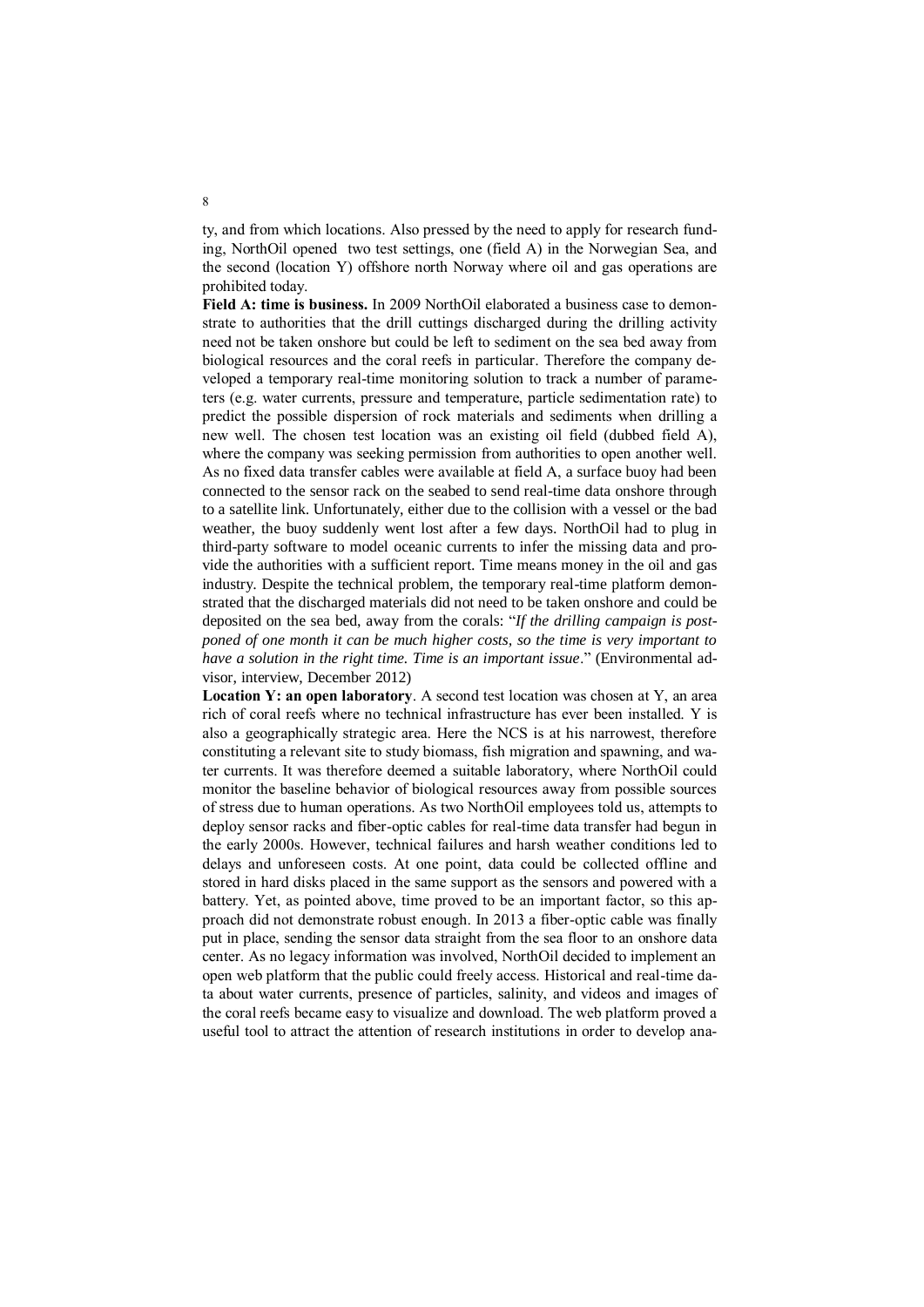lytical tools and better sensors to investigate what is actually at stake "down there".

## **5.2 Mediating: Integrating across routines, space, and time**

A system with the scope of EnviroTime could not, of course, be thought as disentangled from the existing and well-established infrastructure of oil and gas operations (its so-called installed base). Therefore, a second question the actors had to face was: *How to tie the process of awareness to the existing infrastructure?* NorthOil started to "cement" the foundation of the lessons learned from the A and Y test setting. A new stream in project was thus initiated, to extend and integrate the existing work processes with the new data governance practices learned in the A and Y test settings. We were directly involved in the regular meetings to discuss the data governance processes. Participants were enrolled among the project managers, the environmental advisors, and the IT leaders. This task soon proved a non-trivial one, as NorthOil has more than 30000 formal work processes approved by the corporate management. One project manager explains the problem: *"Work processes for leveraging existing operational data like surveys, maps, production are already available. We must see where they integrate. We have to identify if there are gaps or non-gaps [in the list of] work processes to know if they need to be integrated or not. There is a whole group of side activities they do for every field every year for which there is no clear work process description today. Each department works in a slightly different way."* (Internal meeting, October 2013)

It stood clear how the problem of integrating the work processes was actually unfolding as a problem of integration at several levels. First of all, at that of the disciplines and their daily routines. One IT leader explains: "*When describing work processes we must focus on the interactions between environmental coordinators, GIS experts, etc. Today data are spread all over, in different formats, with no standard maintenance... the goal is to get control. Today we don't know what to do with the data we have, so we must describe routines."* (Internal meeting, August 2013) Unfortunately the co-existence of environmental and technical information is not an obvious marriage. Two environmental advisors point out: "*Operational people do not understand the real-time relevance of tracking the fish status*"… "*But it could be something important to look at when drilling!*" (Internal meeting, August 2013)

Moreover, the problem of integration emerged at the level of handling incoming data across space, where spatiality can be that of the different data sources (e.g. databases, spreadsheets) but also that of the different vendors (e.g. for data analysis) or contractors (e.g. an external company logging drilling data in its proprietary format). The same IT advisor quoted above adds: "*It is important to have a description in the work processes about what to do with every different source and data. Every datum can come in different formats and timing and vendors. In this latter case there is a need for quality check. For example: what to do when a survey map comes from a vendor via mail?"* (Internal meeting, August 2013) In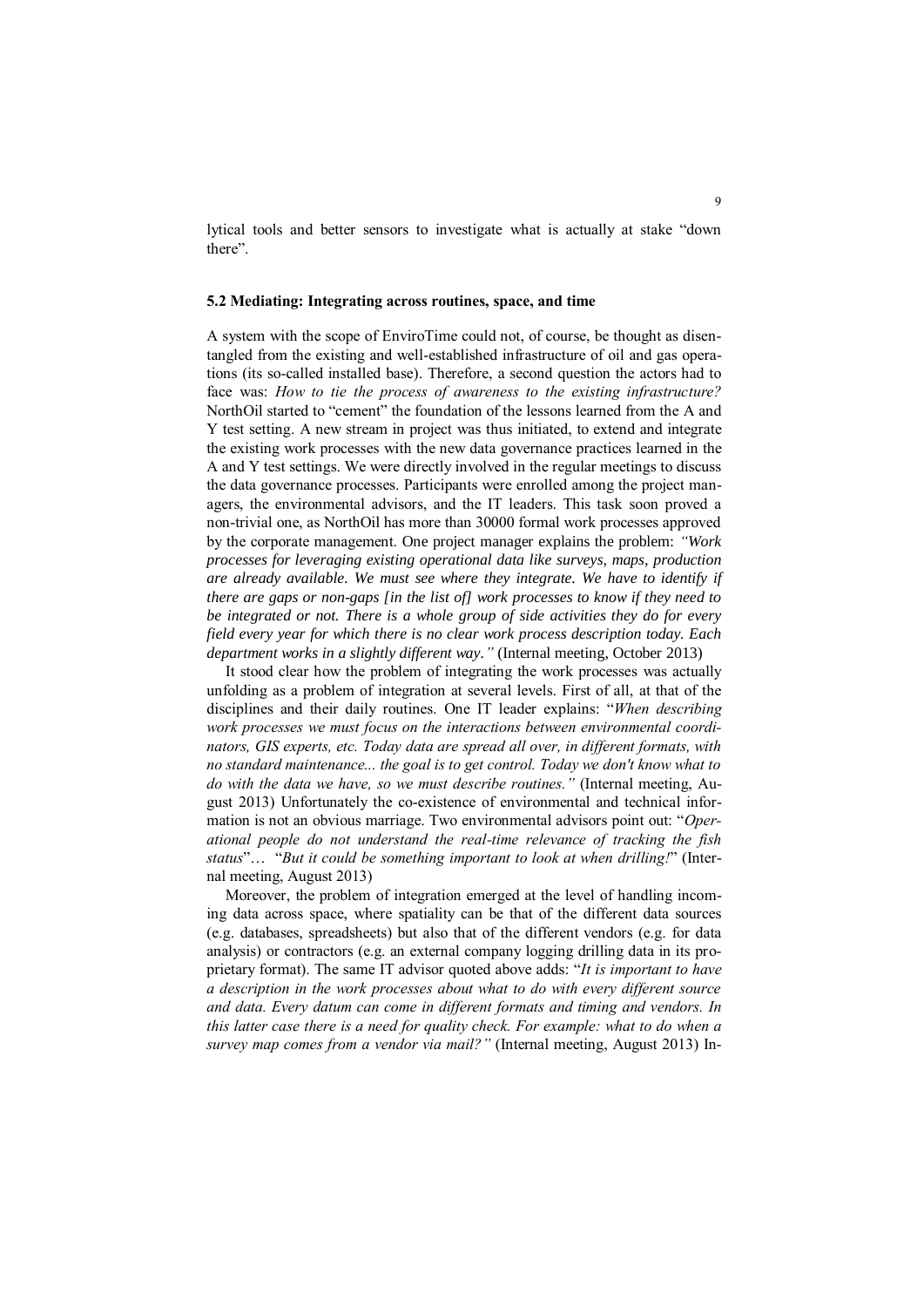deed, as new types of sensors and data analysis tools were adopted, new types of both raw and complex datasets became available, e.g. surveys, maps, which are often realized by vendors.

Nonetheless, data integration could also be read as a problem of integration across time: "*We must consider predictive simulations as historical data that lay in the future. For instance coral analysis provides a coral risk that is not observed (…). When data become historical then it is really important to have a data governance that handles these data contra predictions. It is not the real-time part that is difficult, but how to assemble and work with the static map layers. The real-time is much simpler to get to."* (IT advisor, internal meeting, August 2013)

The discussions in the meetings were thus soon directed towards what new information would constitute the master data in NorthOil infrastructure, i.e. the persistent and non-transactional data to be shared across multiple systems and processes in an organization. For example, maps resulting from the process of analyzing the risk factors for the coral reefs could be made available to drilling engineers. On the other hand, the EnviroTime project could benefit from the existing master data, e.g. about production activities, to understand the possible level of pollution on the biological resource (amount of discharges, possible chemicals adopted); or about the organization's employees to track the person responsible for a survey or for indicating a coral structure as safe.

## **5.3 Enacting: representing the subsea on the desktop**

Oil and gas operators are well-trained professionals with knowledge about their own subject matter. However, this knowledge is deeply intertwined with the technologies and information systems they commonly use to discover phenomena. As outlined above, cross-disciplinarity can face boundaries in terms of routines and spatial and timely constraints. As the EnviroTime portal had to speak to a rather heterogeneous group of end users, a further dilemma EnviroTime participants faced was: *How to represent subsea environmental risk in meaningful terms for the users?*

Before being enrolled in EnviroTime, Quality Certification Body (QCB) had developed an offline methodology to assess the risk for coral reefs in connection with human marine operations. This methodology had now to be incorporated in the machinery of EnviroTime. In practice, this means that it had to fit both the new real-time data flow and NorthOil infrastructure. A wide range of maps (or geographical objects) is available in NorthOil's installed base. Once a survey for biological resources has been completed, the responsible environmental coordinator for the area identifies the locations of the coral structures. Corals are thus positioned onto the existing maps and approximated as geometrical shapes, together with wells, pipelines, and other fixed technical infrastructure. The responsible environmental coordinator assigns a color to each coral based on the assessed health. Secondarily, GIS-based information is combined with the drilling plan and weather and ocean current forecasts into software modeling systems, to understand how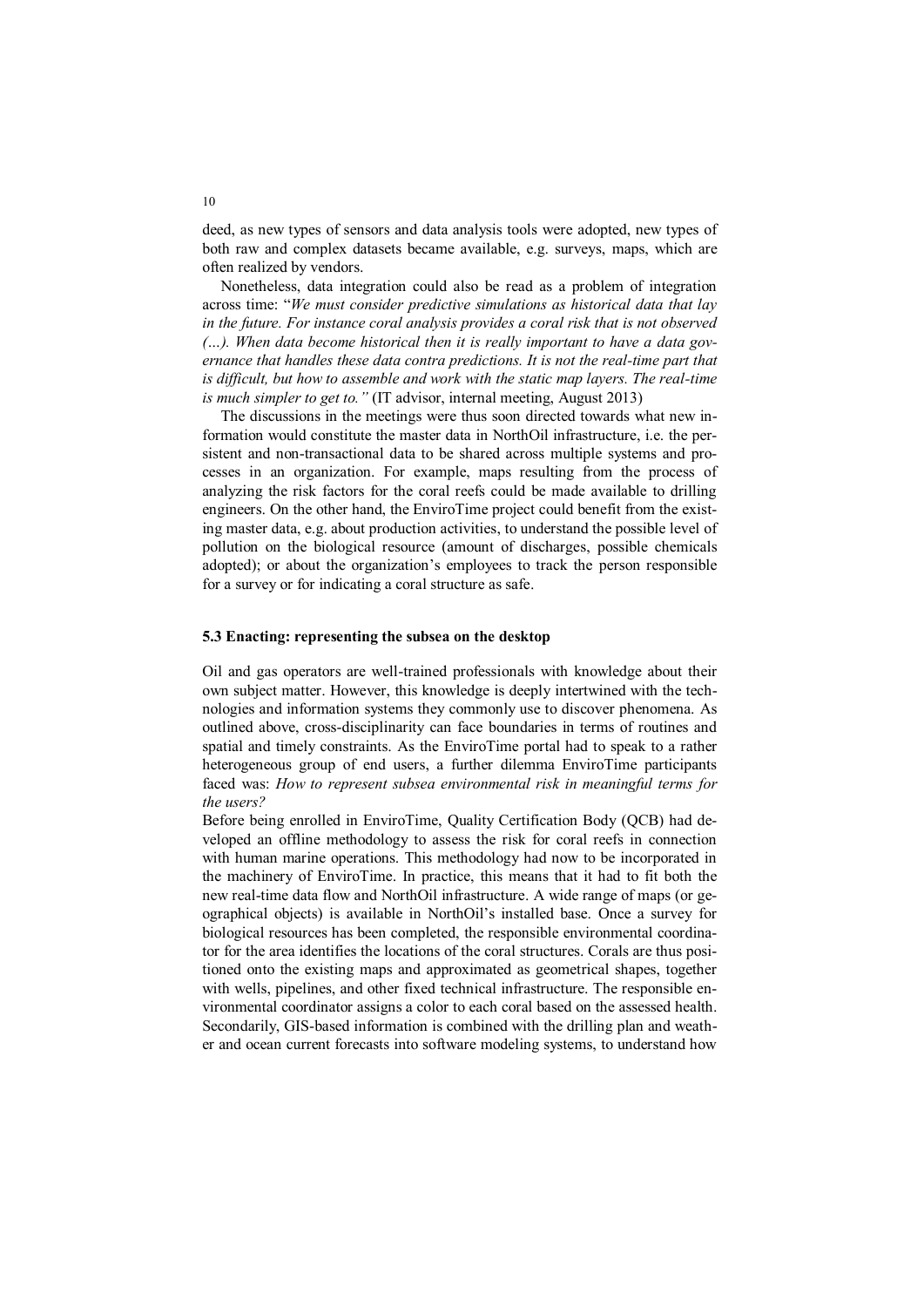the drilling discharges will spread and if they will sediment onto the coral structures. However, no software available to NorthOil puts together GIS and current models. QCB researchers therefore developed a script to resolve this lack of communication. As a result of this step, coral structures are mapped inside a "risk matrix". The matrix is used twice in EnviroTime. Once, to *portray* the conditions of corals before any drilling activities. In addition, EnviroTime participants initiated a discussion with NorthOil's GIS department to integrate the corporate maps with the new incoming real-time data. As a consequence, the risk matrix can be used a second time to *predict* the future impact during and after drilling. In general, the risk matrix is a well-known tool in risk assessment. The one realized by QCB researchers consists of an apparently simple 4x4 table, with the expected probability of pollution on the y-axis and its consequence on the x-axis. Each cell is filled with intuitive colors (red, green, yellow, orange) to signal the level of danger connected to each situation. Then the consequence for a given coral structure is mapped as a black dot for the calculated probable pollution. Such matrix is then included in the metadata structure with a set of attributes: corals are assigned an identity, a time, a space, a responsible person, and a condition (or health state).

## **6 Discussion: Articulation work, revisited**

Monteiro et al. (2013) state that researchers in CSCW should focus more on how order is produced and maintained for the large-scale and integrated working settings, or information infrastructures. The design and development of a crossorganizational system for real-time environmental risk prevention in Integrated Operations (as is the case for the EnviroTime project) requires that a level of order is indeed achieved across a distributed oil and gas organization (NorthOil). Order in EnviroTime rests upon an extensive digitalization, as the subsea reality can only be accessed through digital devices turning the natural environment into series of discrete data. These data have to be re-ordered as Lego blocks to re-construct a meaningful and relevant reality for the end users. We must thus delve into the design strategies to entangle a complex matter like environmental risk with the installed base of NorthOil.

This paper is not focused on providing specific design recommendations. The aim is to empirically investigate the evolving relationship between articulation work and awareness. We started with the story of a coral, Lophelia. But how do we build a digital representation of Lophelia in practice, so that it carries weight inside NorthOil? We adopted an information infrastructure perspective because we argue that, to be convincing, Lophelia has to be seen relationally, that is to say as an infrastructure. This is the motivation for the methodological choice of taking an infrastructural inversion (Bowker, 1994) that allows us to look at the articulation strategies as moments of emergence of the infrastructure: "Understanding the nature of infrastructural work involves unfolding the political, ethical, and social choices that have been made throughout the development. Analytically (…) this is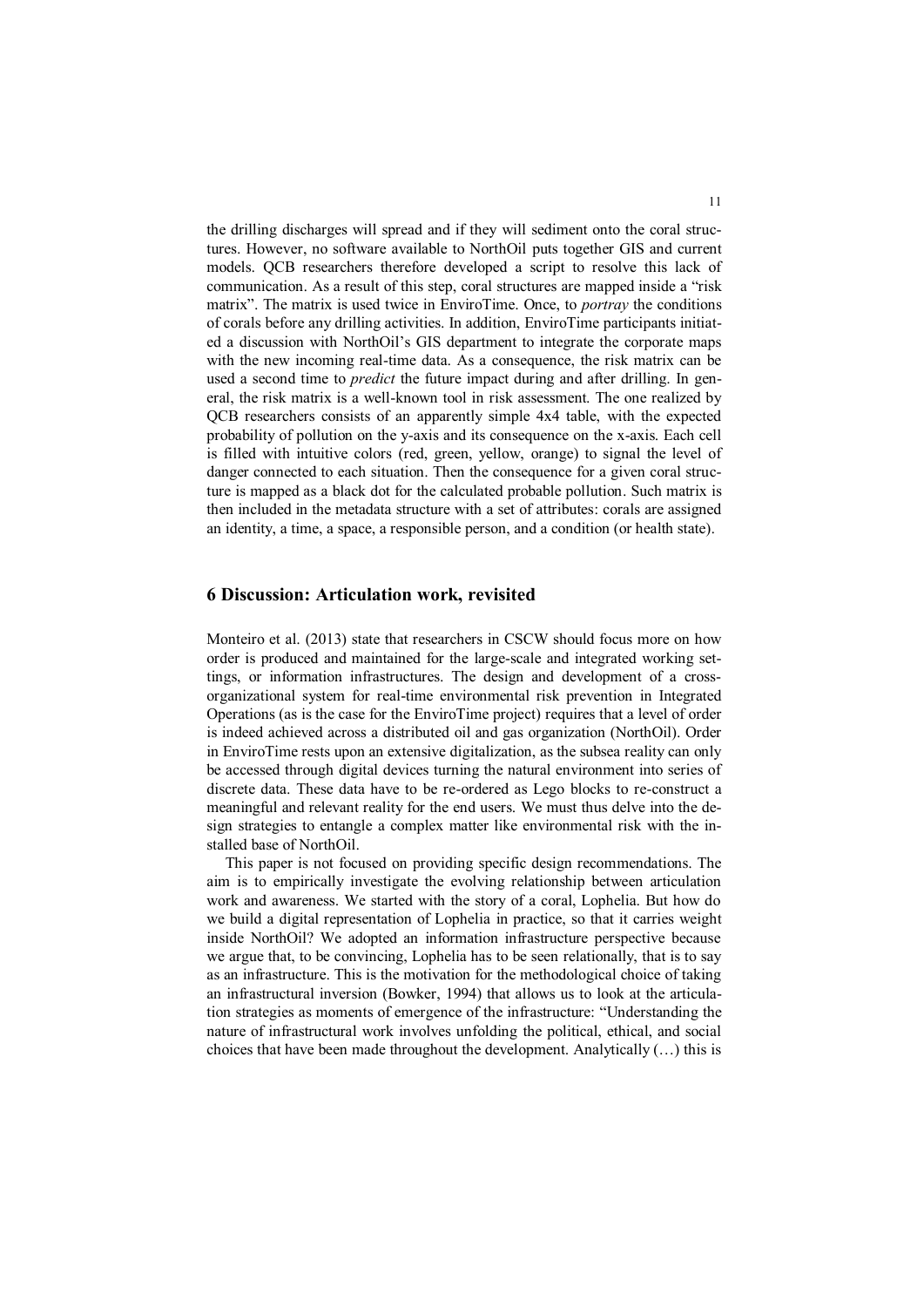*shifting the emphasis from changes in infrastructural components to changes in infrastructural relations*" (Bowker et al., 2010, p. 99, emphasis added) In this sense articulation work is the lens to investigate the sense making process that goes about along the trajectory from subsea nature to maps displayed on a web browser. Thanks to an extensive ethnographically informed fieldwork, we identified three interdependent articulation strategies to support awareness for subsea environmental risk and that the actors put in practice to define: (1) When are data *good enough*? (Bootstrapping); (2) When are data *compliant enough*? (Mediating); (3) When are data *relevant enough*? (Enacting)

As a first articulation strategy, we depicted the process of **bootstrapping** environmental data, in an attempt to get to know the unknown. We indeed borrow the term "bootstrapping" from Science and Technology Studies, in particular from (Bowker, 1994) who describes the infrastructural work put in practice to conjure "global" parameters in highly contextualized and imperfect realities. As indicated by Schmidt and Bannon (1992), in articulation work actors must often engage in activities that are extraneous to their daily tasks. Indeed we showed how Enviro-Time participants had to open the boxes of marine biology or corporate work processes that were previously alien to most of them. In the case of laboratory location Y, bootstrapping strategies emerge in practice as an ongoing effort of enforcing the trustworthiness of the early results. It is indeed important in an ethnographic study to attend the ongoing work to make systems trustworthy (Jirotka et al., 2005). Location Y was chosen intentionally by NorthOil away from any existing human activity, to make sure that the environmental baseline obtained from the sensor-based measurements would not be believed as biased by human factors. In addition, data were made freely accessible online. Therefore trustworthiness was also enforced by enrolling politically independent research institutions in the process. In the case of the tests run at field A, NorthOil realized how awareness should also be tied to the industrial production parameters that NorthOil must inevitably respond to. The tests were tailored in terms of a predefined business case that not only showed authorities that discharges can be handled in a safe way, but also showed the oil and gas sector that this approach led to saving time and money. We can read this effort as an instance of infrastructural inversion to discover the hidden referential structure that comes about in the politics of building and maintaining awareness.

Second, we labeled as **mediating** the phase where the EnviroTime project participants initiated a separate work package to understand how to adapt environmental data management to the installed base of NorthOil. Workflows in an oil and gas company must follow the approved work processes, which represent an institutional artifact all new information systems and practices should comply to. A well-calibrated integration of environmental data governance inside the legacy processes compensates for the fundamental lack of cross-discipline shared awareness. The infrastructure can include the invisible environmental work thanks to its reification into explicit representations (Blomberg and Karasti, 2013). We portrayed how this effort of mediating environmental information emerges as a problem of integrating data across *work processes* (the routines of each discipline);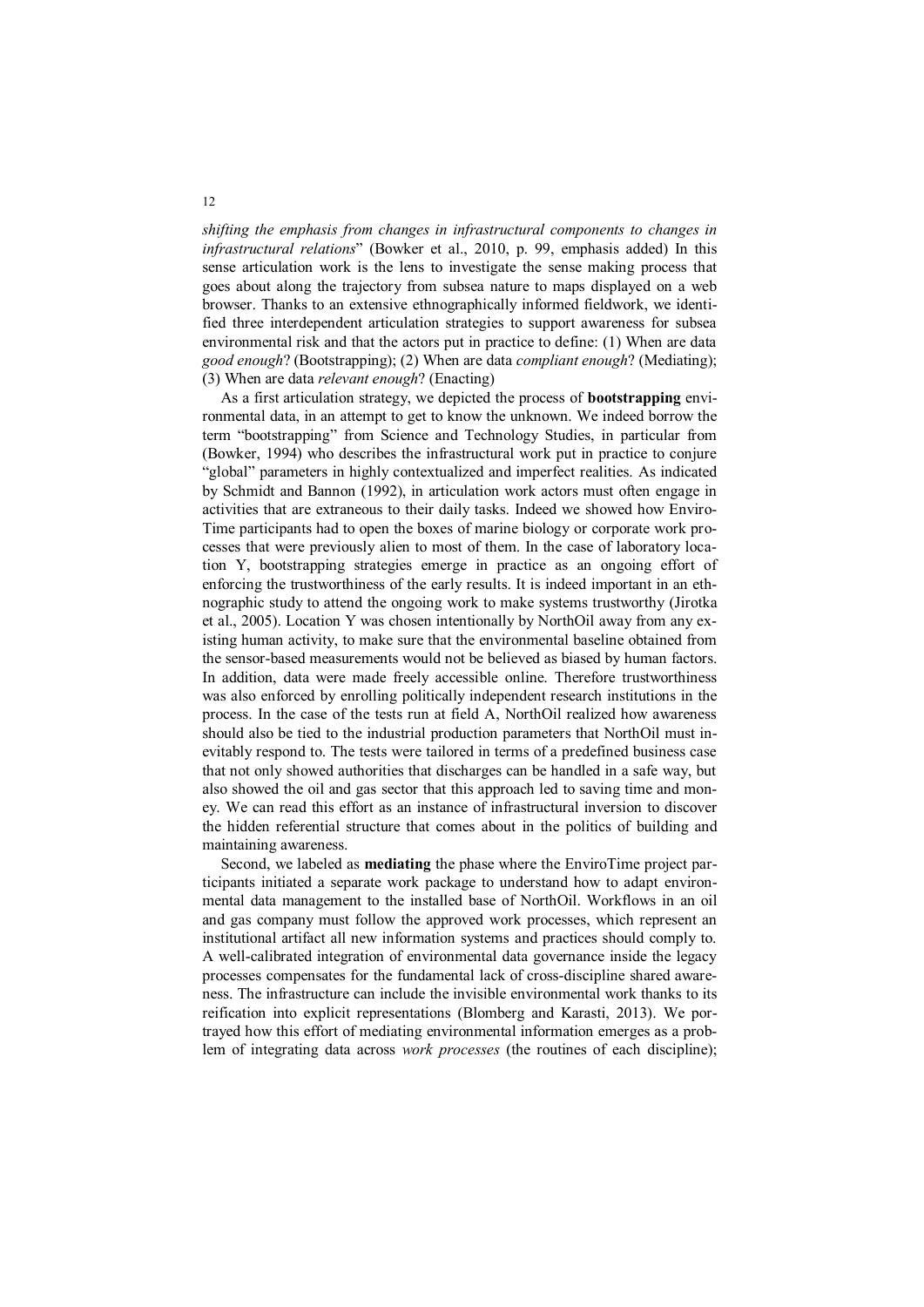*time* (accumulated vs. future data); and *space* (different data sources, including different providers). On the one hand, the adaptation of work processes unfolds as a standardization cycle, where environmental data management practices are rendered compliant to the corporate-approved infrastructure. In latourian terms (Latour, 2004), a due process is granted to the unknown (nature) to gradually become a legitimate member of the known (the oil and gas business). On the other hand, space and time are tricky categories. Pollock and Williams (2010) call for the need within CSCW to be more systematic in accounting for the multi-sited and longitudinal nature of corporate information infrastructure. Since the spatial and temporal scope of an infrastructure like EnviroTime might prove overwhelming for a single researcher, she operationalized Pollock and Williams's invitation by adopting the strategy of scaling ethnography (Ribes, 2014) presented in section 4. In so doing, the research could disclose how actors themselves deal with spatial (e.g. by defining work processes to handle third-party environmental surveys) and temporal (e.g. by defining routines to store new data to easily compare them with historical data) integration. However, mediation can prove difficult to achieve, due to the heterogeneous backgrounds of the professional communities involved and issues affecting the technologies adopted (Parmiggiani and Hepsø, 2013).The solution might require pragmatic decisions to give a voice to those elements that should be the motivation for innovation (the corals, the environment) but that are often forgotten.

We finally identified a third articulation strategy as **enacting**. The term "enact" is inspired by Mol (2002), who prefers it to "perform" to describe how objects become real when they are framed and played with when made part of a practice. In his review of the concept of awareness, Schmidt (2002) argues that in order to understand the phenomenon of awareness in cooperative work, researchers should look at how the world in which cooperating actors act and interact is given to them as a meaningful world. Tradition in CSCW drawing for instance on actor-network theory has long acknowledged the relational co-evolution of work practices and technologies (Aanestad, 2003), in line with a conceptualization of information infrastructures as a sustained relation: "infrastructure… is part of the balance of action, tools, and the built environment, inseparable from them" (Star, 1999, p. 377). The maps and the graphs on the EnviroTime portal are necessarily imperfect technology-mediated representations aimed at portraying the far subsea reality for each professional group in their own terms inside their daily routines. For instance, integrating real-time environmental information with the known corporate map layers is a strategy to "construct" a meaningful picture of environmental risk. From a different angle, the strategies of enacting can be read as a matter of context awareness. EnviroTime embodies the process of reduction and objectification undergone by the environmental data that is due to the formal representational schemas of corporate technologies. It is not a question whether to reduce the environmental context, but how (Chalmers, 2004). Tools to facilitate the rendering of contextual elements could be coordination mechanisms (CM) (Cabitza and Simone, 2013). In our story, this might be the case of the integration script developed by QCB (see paragraph 5.3). Interestingly, the same code that QCB developers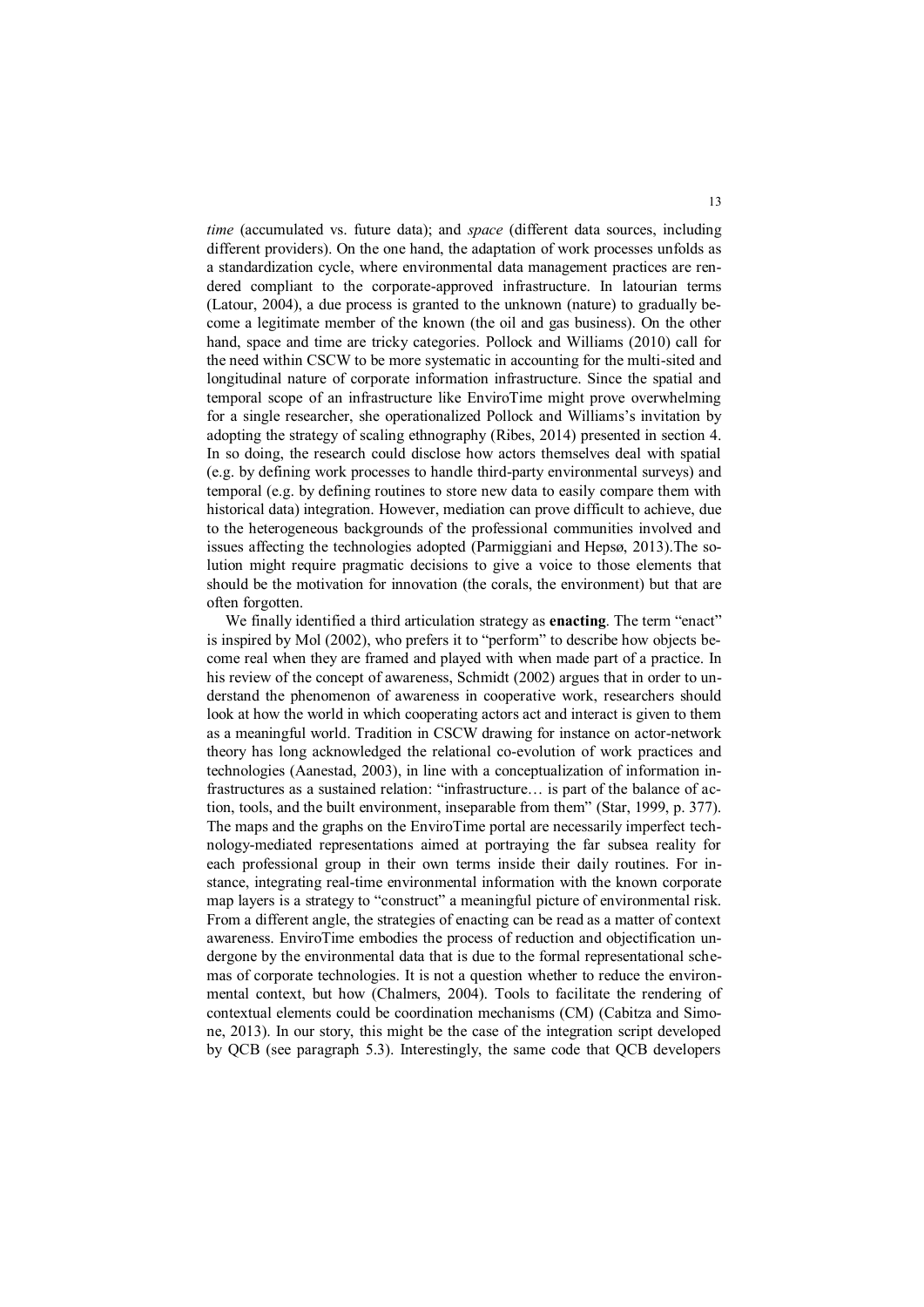wrote embeds the phenomenon that EnviroTime is trying to portray, i.e. how human activities meet and overlap with the subsea natural environment. Also the risk matrix (paragraph 5.3) as a form of categorization for the coral structures is a CM, as an ordering system to govern the flow of work in assessing environmental risk. It is actually interesting to underline the convergence of these categorization tools towards the street categories (usage of green, red, and yellow colors from the semantics of the traffic light) to convey a straightforward message. The risk matrix is a commonly used tool in risk assessment in general. Here, we wanted to foreground how it is made to fit with the machinery of subsea environmental risk prediction.

## **7 Conclusions and future directions**

Awarding the cold-water corals a primary role in the oil and gas offshore business is one of the keys towards the goal of Integrated Operations. Due to the distributed nature of traditional oil and gas disciplines, the development of cooperative systems cannot rely on the existence of a shared awareness of environmental risk, which must be based on representations of the unreachable reality of the seabed. In this paper, we portrayed the articulation work done as part of a large-scale research and development project in an oil and gas company to implement a system for real-time subsea environmental monitoring. By taking an information infrastructure perspective, we asked how articulation work can sustain the quest for risk awareness. We thus contributed by shifting the focus from the final digital artifacts that should enhance cooperation among actors, towards the infrastructure that supports them. We took an infrastructural inversion (Bowker, 1994) to investigate the design strategies to adapt and extend the corporate infrastructure in a punctuated manner. For the sake of analysis we identified three of these strategies: bootstrapping, to become acquainted with the subsea reality; mediating, to adapt the biological data to the oil and gas corporate reality; and enacting, to let their representations become meaningful for operators. In so doing, we drew a connection between articulation work and the notion of awareness as a coordinative practice based on digital representations.

To conclude, we point at some future directions. EnviroTime is an ongoing project that has not reached a closure yet. Nevertheless, we invite future research to discover if EnviroTime could constitute a Common Information Space (CIS). Interestingly, the oil and gas associations promote a shift towards collaboration arenas to integrate personnel, a notion which was compared to that of CIS (Hepsø, 2009). The notion of CIS was originally proposed by Bannon and Bødker (1997) to describe a space actively constructed by the users who cooperate to shape and resolve meanings, at least temporarily. However, as pointed out by Rolland et al. (2006) by grounding on Mol (2002), the essential characteristic of CIS is the fact that they allow for a temporary resolution of meanings through representations by being *malleable* and *mutable*. It is too early to state whether the EnviroTime portal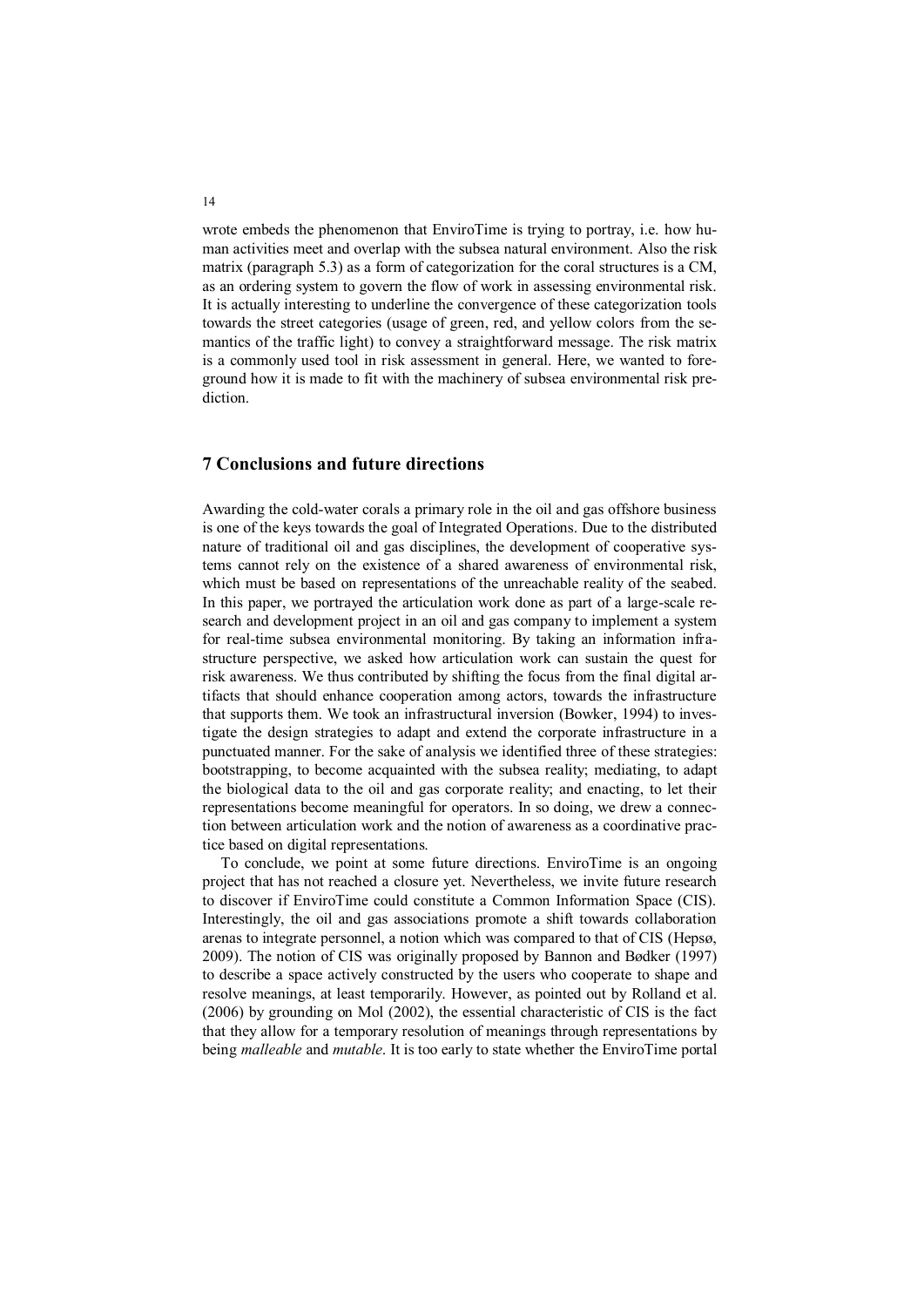constitutes a CIS or if it will rather end up reproducing the same fragmentation it is meant to avoid. What we can say is that by foregrounding the infrastructure as it is being modified and extended by the actors, we can study how (digital) artifacts are made malleable offstage to reach for the necessary compatibility between the new requirement of risk awareness and the existing installed base.

A further aspect that future work should look at deals with the reconfiguration between human work and technological delegation in infrastructures entailed by initiatives like EnviroTime (Ribes and Lee, 2010; Ribes et al., 2013). The form of automation produced by artifacts like the integration script described above is only one example of the way technology can lead to a redistribution of work. This aspect has consequences also for the way ethnographically-informed studies in CSCW should account not just for how technical interventions are able to avoid human work, but also for *how* they substitute human work in *practice*. Thanks to EnviroTime, we saw how environmental experts became traceable, and thus accountable, for assessing the health status of coral structures. As pointed by Ribes et al. (2013), technological delegation implies a redistribution of responsibilities for decision-making in organizations and reconfigures what becomes visible or invisible in the actors' work.

#### **Acknowledgments**

This research is part of the "Digital Oil" project ([www.doil.no\)](http://www.doil.no/) supported by the Verdikt program of the Norwegian Research Council (pr. nr. 213115) and is funded by the Center for Integrated Operations in the Petroleum Industry [\(www.iocenter.no\)](http://www.iocenter.no/). We are grateful to all of the professionals at NorthOil and QCB who agreed to participate in our research.

## **References**

- Aanestad, M., 2003. The Camera as an Actor Design-in-Use of Telemedicine Infrastructure in Surgery. Comput Supported Coop Work 12, 1–20.
- Bannon, L., Bødker, S., 1997. Constructing Common Information Spaces, in: Proceedings of the Fifth European Conference on Computer Supported Cooperative Work. Springer Netherlands, pp. 81–96.
- Blomberg, J., Karasti, H., 2013. Reflections on 25 Years of Ethnography in CSCW. Comput Supported Coop Work 22, 373–423.
- Bowker, G.C., 1994. Science on the run information management and industrial geophysics at Schlumberger, 1920-1940. MIT Press, Cambridge, Mass.
- Bowker, G.C., Baker, K., Millerand, F., Ribes, D., 2010. Toward Information Infrastructure Studies: Ways of Knowing in a Networked Environment, in: Hunsinger, J., Klastrup, L., Allen, M. (Eds.), International Handbook of Internet Research. Springer Netherlands, pp. 97– 117.
- Cabitza, F., Simone, C., 2013. Computational Coordination Mechanisms: A tale of a struggle for flexibility. Comput Supported Coop Work 22, 475–529.
- Chalmers, M., 2004. A Historical View of Context. Comput Supported Coop Work 13, 223–247. Fosså, J.H., Mortensen, P.B., Furevik, D.M., 2002. The deep-water coral Lophelia pertusa in
- Norwegian waters: distribution and fishery impact. Hydrobiologia 471, 1–12.